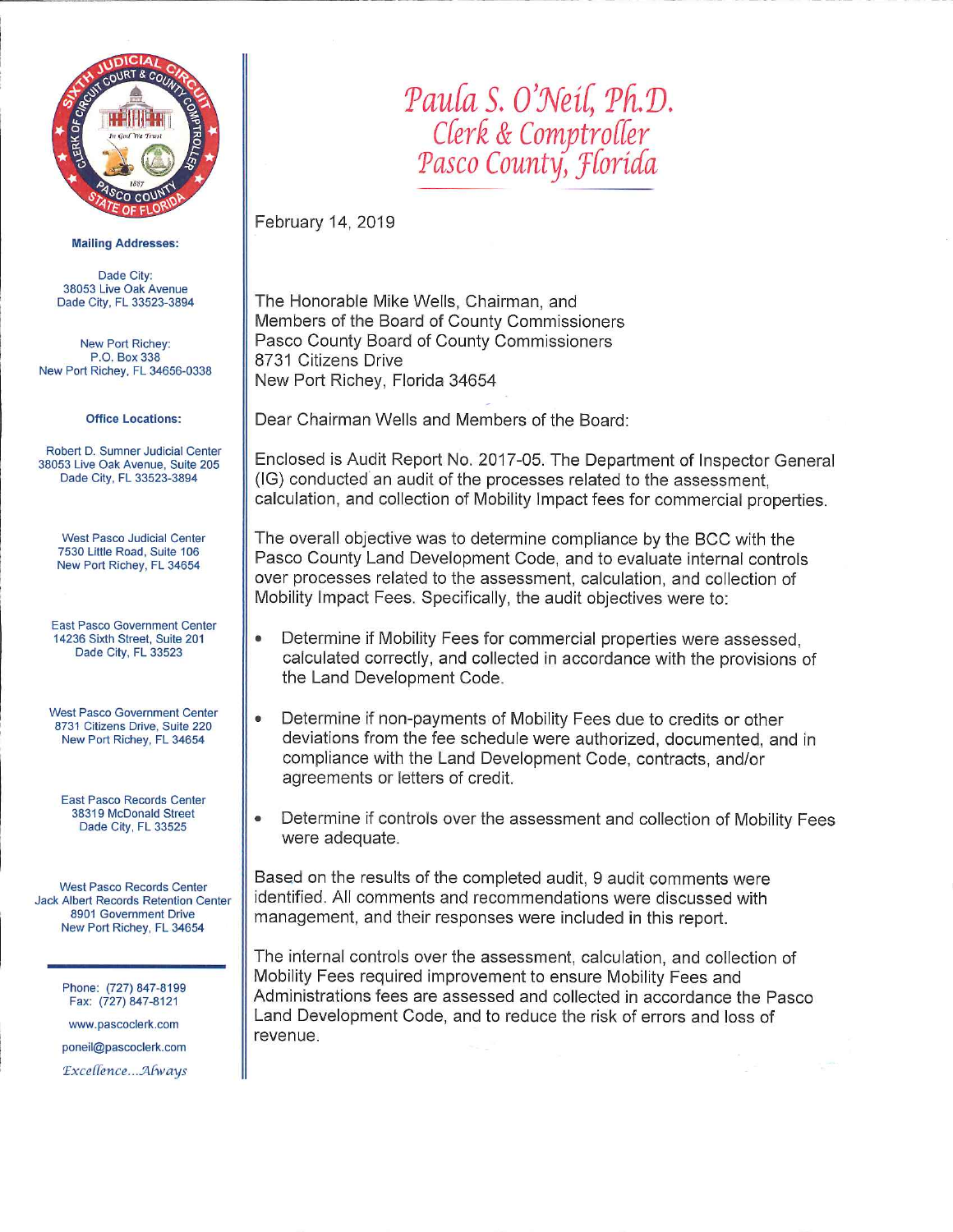

**Mailing Addresses:** 

Dade City: 38053 Live Oak Avenue Dade City, FL 33523-3894

New Port Richey: P.O. Box 338 New Port Richey, FL 34656-0338

**Office Locations:** 

Robert D. Sumner Judicial Center 38053 Live Oak Avenue, Suite 205 Dade City, FL 33523-3894

**West Pasco Judicial Center** 7530 Little Road, Suite 106 New Port Richey, FL 34654

East Pasco Government Center 14236 Sixth Street, Suite 201 Dade City, FL 33523

**West Pasco Government Center** 8731 Citizens Drive, Suite 220 New Port Richey, FL 34654

East Pasco Records Center 38319 McDonald Street Dade City, FL 33525

**West Pasco Records Center** Jack Albert Records Retention Center 8901 Government Drive New Port Richey, FL 34654

> Phone: (727) 847-8199 Fax: (727) 847-8121

www.pascoclerk.com

poneil@pascoclerk.com Excellence...Always Pasco County Board of County Commissioners February 14, 2019 Page 2

The recommendations made in this report were provided to improve the overall control environment. The results of the audit were as follows:

Compliance:

1. An Independent Mobility Study was not requested in accordance with the Land Development Code. However, based on the study, the customer received a 48% reduction in mobility fees.

## Control:

- 2. There were unexplainable gaps in the sequence numbers of building permits issued during the audit period.
- 3. Documentation was incomplete or did not exist.
- 4. Mobility fees and administration fees were not always assessed and/or collected in accordance with the Pasco Land Development Code.
- 5. There was a lack of review and management oversight.
- 6. Policies and procedures were not updated.
- 7. There was a lack of segregation of duties.
- 8. Parcel identification numbers were not always correct.
- 9. Related permits were not always referenced in Accela.

We appreciate the cooperation and professional courtesy received from management during this audit. Please let us know if you wish to discuss any of the information provided in the report.

We request the Board to receive and file the report.

Sincerely.

Paula S. O'Neil, Ph.D. Clerk & Comptroller

PSO/pmm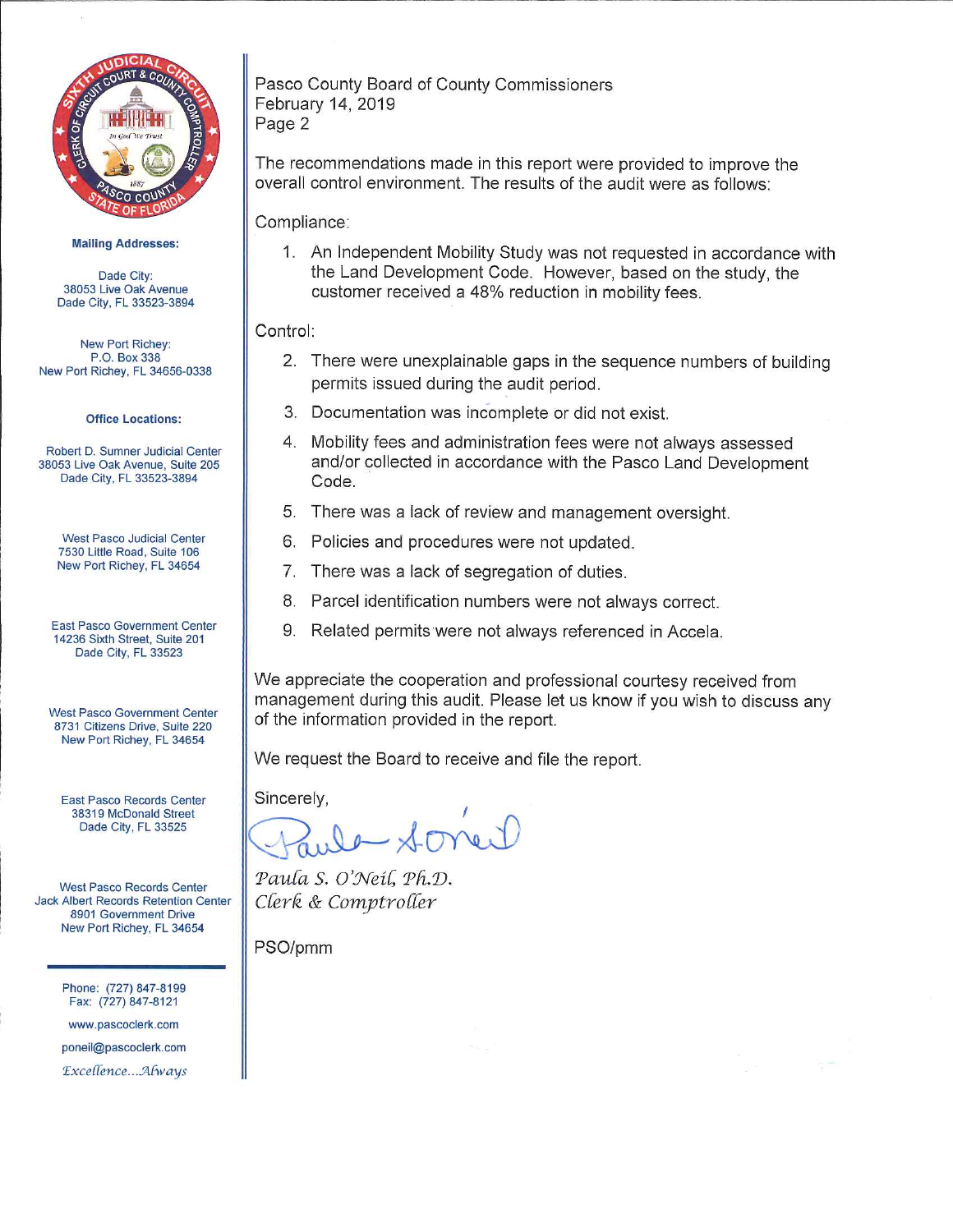*Office of Paula S. O'Neil Clerk & Comptroller Pasco County, Florida*

# **Pasco County Board of County Commissioner**

# **Central Permitting Division**

**Audit of Mobility Impact and Administration Fees** 

March 12, 2019



# **Department of Inspector General**

Patrice Monaco-McBride, CIG, CIGA, CGFO Inspector General

> Erika Hendricks, CIA, CIGA, CFE Auditor III

> > Sarah Denney Auditor I

Report No. 2017-05

**Department of Inspector General P.O. Box 724 Dade City, FL 33523-3894 www.pascoclerk.com**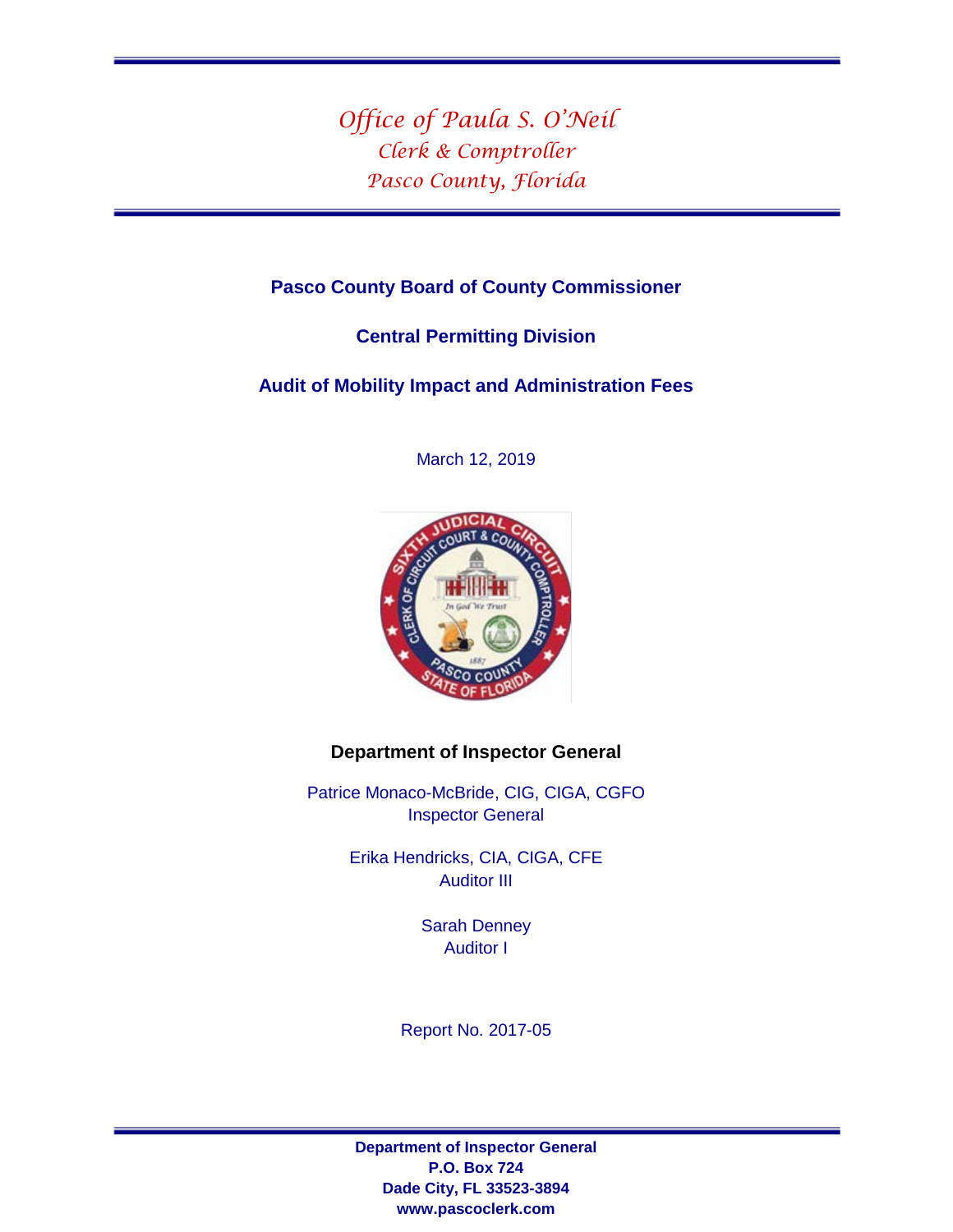# **Table of Contents**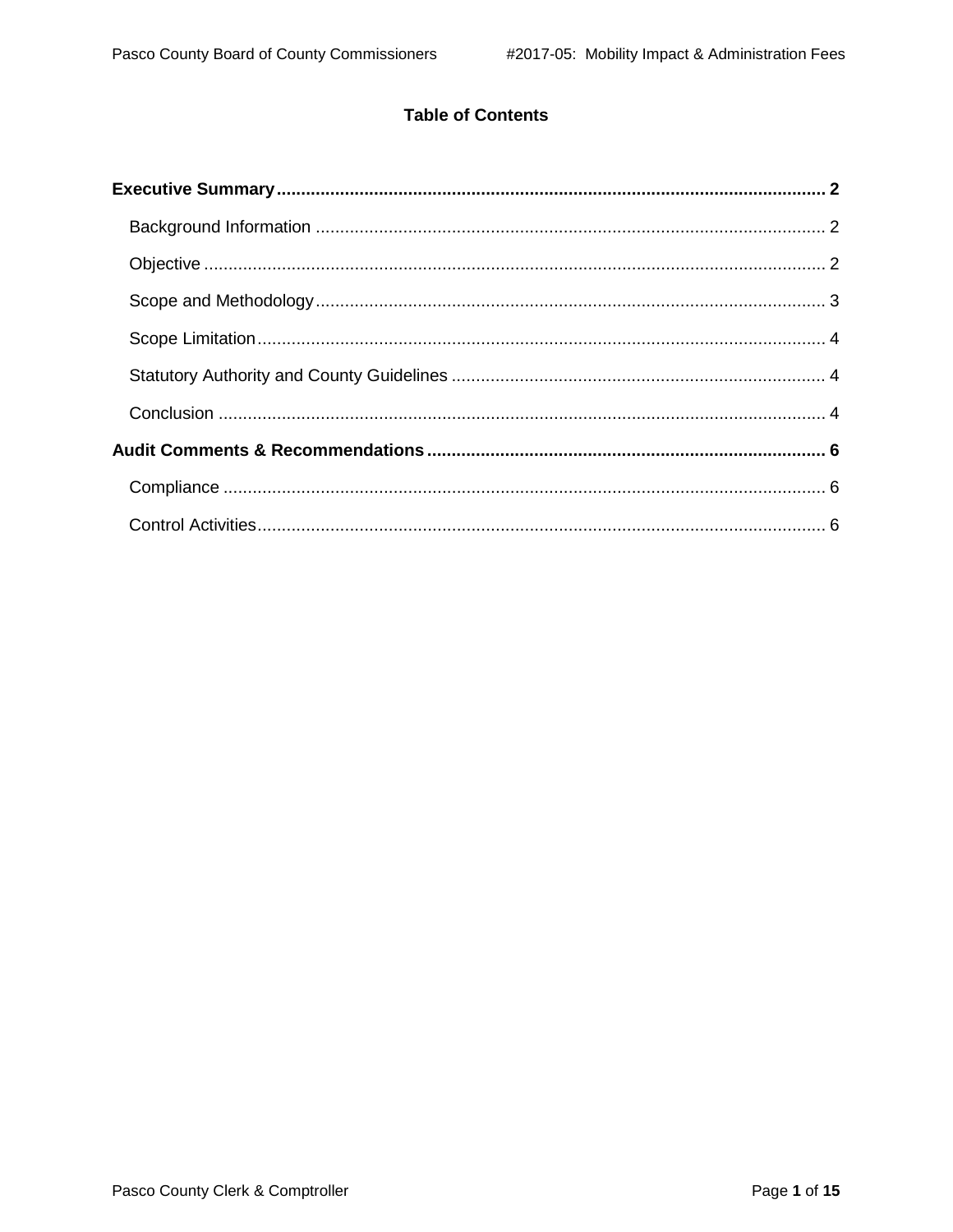# **Executive Summary**

## <span id="page-4-1"></span><span id="page-4-0"></span>**Background Information**

As a result of inquiry #2017-07, the Department of Inspector General (IG) conducted an audit of the assessment and collection of mobility fees and the corresponding administration fees collected by Pasco County Board of County Commissioners' (BCC) Central Permitting staff. The inquiry was performed in response to an anonymous letter received by the IG, alleging that the mobility fees for commercial building permit applications were not properly assessed. The inquiry did not uncover evidence that there were intentional errors in the assessment of the fees, but revealed concerns about the oversight and accuracy of the assessment and collection of mobility fees for commercial applications.

On July 12, 2011, the BCC approved and passed Ordinance no. 11-08, the Mobility Fee Ordinance, that replaced transportation impact fees with Mobility Fees. On October 18, 2011, the Mobility Fee Ordinance was removed from the Code of Ordinances, and was codified into Section 1302.2 of the Pasco County Land Development Code. On November 5, 2014, the mobility fees were amended and approved by the BCC resulting in some mobility fee decreases and increases.

The growth and development in Pasco County (County) required extensive improvement to the transportation network and resulted in regulation of development activity that generated new travel demands. Development activity generating new transportation demands required the payment of Mobility Fees to help finance necessary new capital improvements to maintain an acceptable level of transportation system capacity and quality of life in the County. The County and participating municipalities were divided into three Mobility Fee Assessment Districts: Assessment Districts A, B, and C. Assessment District A was urban, District B was suburban, and District C was rural. The assessment districts were utilized solely to determine which mobility fees a building or development permit was required to be assessed.

In addition to mobility fees, new development was charged an administration fee to administer and implement the Mobility Fee Program. The Mobility Fee Program included the preparation and update of the mobility fee study, schedule, ordinance, and the calculation and collection of mobility fees. The Central Permitting Division was responsible for this area of operation.

The mobility and administration fees (fees) were assessed upon the issuance of a building permit for any development, and were collected and to be paid prior to the issuance of a Certificate of Occupancy (CO) for the development. When a CO was not required, the fees were to be collected and paid prior to the final site inspection of the development. For example, a permit for a security alarm would not have a CO or have been assessed mobility fees.

On June 25, 2013 the BCC approved a contract for Accela Solutions Land Management System (Accela). Accela's Land Management application helped track and manage land use and community development activities such as permits, building safety, document or plan review, and inspections. Accela replaced the Mainframe system and went live on April 11, 2016.

## <span id="page-4-2"></span>**Objective**

The overall objective of the audit was to determine compliance with the BCC Land Development Code (LDC), and to evaluate internal controls over processes related to the assessment,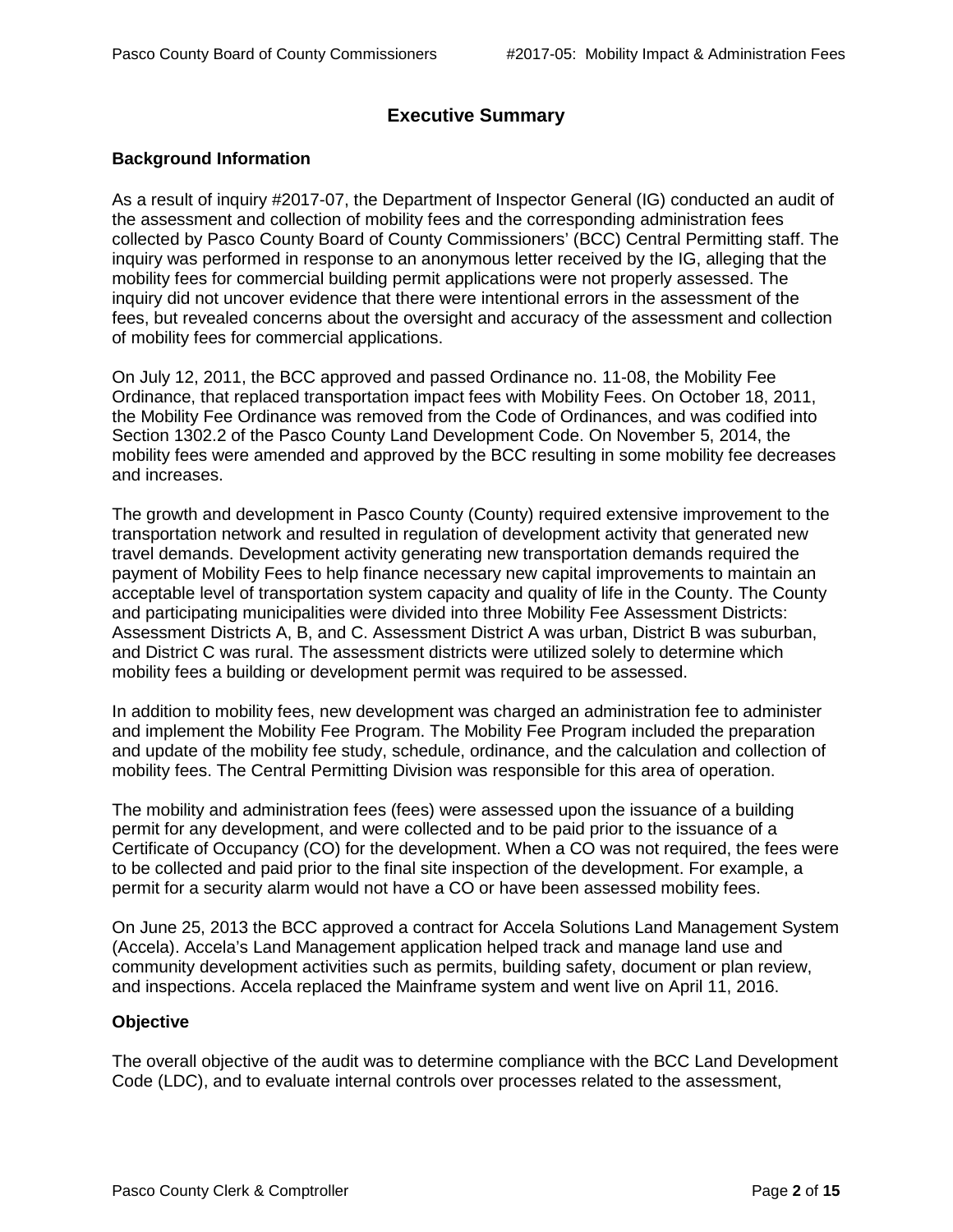calculation, and collection of mobility fees, including the administration fee. Specifically, the audit objectives were to:

- 1. Determine if fees for commercial properties were assessed, calculated correctly, and collected in accordance with the provisions of the Land Development Code.
- 2. Determine if non-payments of fees due to credits or other deviations from the fee schedule were authorized, documented, and in compliance with the Land Development Code, contracts, and/or agreements or letters of credit.
- 3. Determine if controls over the assessment and collection of fees were adequate.

#### <span id="page-5-0"></span>**Scope and Methodology**

The audit period included commercial building permit activity from April 15, 2016 through July 31, 2017. The nature and scope of the audit was intended to provide objective and relevant assurance, and to contribute to the effectiveness and efficiency of governance, risk management, and control processes as they related to the assessment, calculation, and collection of fees for commercial properties. The audit was limited in scope and did not include a review of fees for residential properties.

Although the audit team exercised due professional care in the performance of this audit, this did not mean that unreported noncompliance or irregularities did not exist. The deterrence of fraud, and/or abuse was the responsibility of management. Audit procedures alone, even when carried out with due professional care, did not guarantee that fraud or abuse was detected. The audit was neither designed nor intended to be a detailed study of every relevant system, procedure, or transaction. The purpose of this report was to provide an independent, objective analysis, recommendations, and information concerning the activities reviewed. It was not an appraisal or rating of management.

The IG audit team planned and performed the audit to obtain sufficient, appropriate evidence to provide a reasonable basis for the audit comments and conclusions based on the audit objectives. The evidence and documentation obtained during the audit process provided this reasonable basis.

To achieve our objectives, the procedures performed included, but were not limited to, the following:

- Developed an understanding of procedures and controls for assessing, calculating, and collecting fees. Information obtained and reviewed included internal policies and procedures, the County LDC, and Florida State Statutes.
- Obtained and reviewed a report of building permits issued in the County from April 15, 2016 through July 31, 2017.
- Interviewed key personnel involved in the assessment and collection of fees.
- Randomly selected a sample of 237 building permits.
- Judgmentally selected a sample of 19 building permits identified during the inquiry discussed in the background information of this report.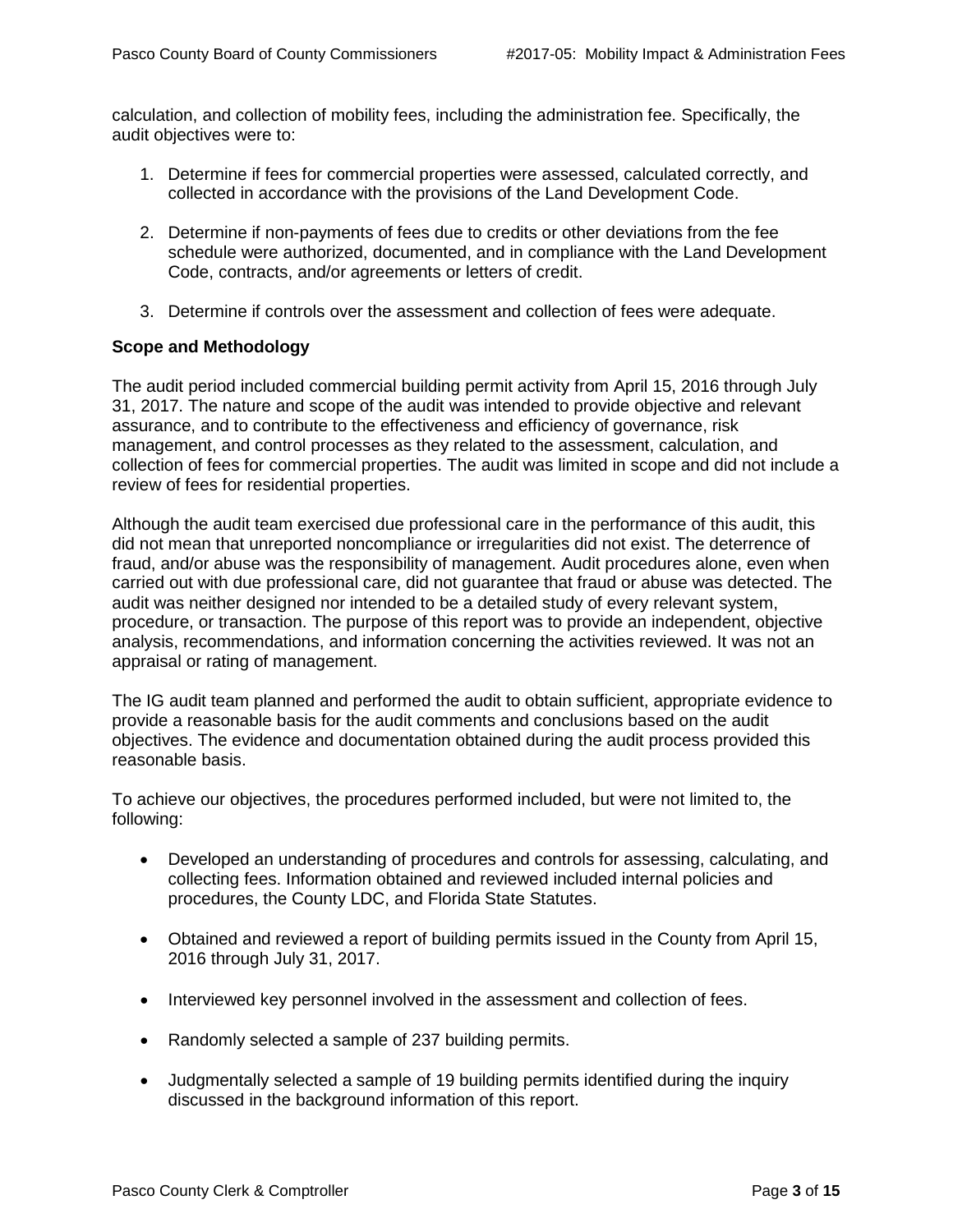- Reviewed and verified the permit files provided to the lead auditor.
- Identified and documented discrepancies and opportunities for improvement.

#### <span id="page-6-0"></span>**Scope Limitation**

When the auditor does not receive all information and explanations that are deemed necessary for the completion of the audit, limitation of scope arises. A scope limitation is a restriction on an audit that may be caused by the audit client, issues beyond the control of the audit client, or other events. This scope limitation did not allow the lead auditor to complete all aspects the audit procedures, therefore, the conclusions made in this report may not be representative of the entire population.

- Central permitting staff was unable to provide the IG a complete report of all building permits in the County opened from April 15, 2016 through July 31, 2017.
- 31,614 out of 109,673 (29%) permits were excluded from the report provided by County staff. The missing permit numbers identified were not accounted for by County staff and verifiable documentation as to the reason the permit numbers were excluded was not provided to the IG audit team.

#### <span id="page-6-1"></span>**Statutory Authority and County Guidelines**

To conduct this audit, the IG relied on the following authoritative guidelines to serve as criteria:

- 2017 Florida Statutes, Chapter 163, Section 163.31801 Impact fees; intent; definitions; ordinances levying impact fees.
- 2017 Pasco County Land Development Code, Chapter 1300, Section 1302.2 Mobility Fees.

## <span id="page-6-2"></span>**Conclusion**

Overall, the internal controls over the assessment, calculation, and collection of fees required improvement to ensure they were assessed and collected in accordance with and the County LDC. Updated policies and procedures that include segregation of duties and management oversight were basic internal controls that helped ensure accuracy and completeness during the work-flow.

Central Permitting staff was unable to provide the IG a complete report of all building permits in the County that were opened from April 15, 2016 through July 31, 2017. Approximately 29% of the building permits were excluded from the report and not accounted for by County staff. In addition to the building permits missing from the report, there were instances of missing and/or incomplete documentation within individual building permit files that were tested.

Missing documentation, inconsistency between permit file documentation and Accela, lack of management oversight, and outdated policies and procedures were the root cause of the exceptions verified during testing. The absence of aforementioned items created delays and limitations during fieldwork.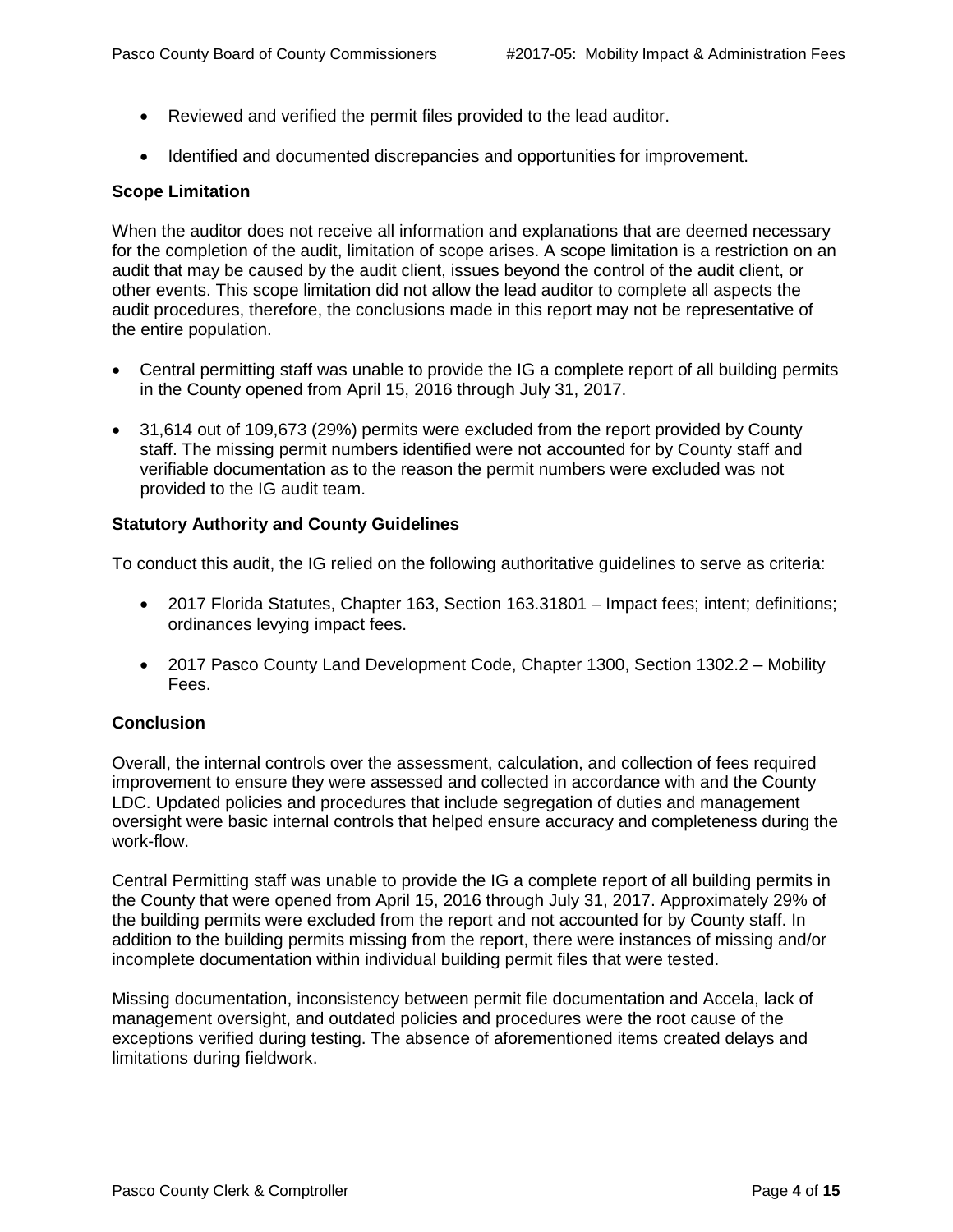The recommendations made in this report were offered to strengthen the control environment and improve the accuracy and consistency of the public records associated with building permits. The comments and recommendations in this report were discussed with management, and their verbatim responses were included in this report.

The Department of Inspector General thanks the Central Permitting Division for their professionalism and cooperation during this audit. Based on the documentation reviewed and audit procedures performed, the IG identified nine opportunities for improvement:

<span id="page-7-0"></span>

| No.                           | <b>Description</b>                                                                                                                                                                       | Page<br><b>Reference</b> |  |
|-------------------------------|------------------------------------------------------------------------------------------------------------------------------------------------------------------------------------------|--------------------------|--|
| <b>Comments (Compliance):</b> |                                                                                                                                                                                          |                          |  |
| 1.                            | An Independent Mobility Study was not requested in accordance<br>with the Land Development Code. However, based on the study,<br>the customer received a 48% reduction in mobility fees. | 6                        |  |
| <b>Comments (Control):</b>    |                                                                                                                                                                                          |                          |  |
| 2.                            | There were unexplainable gaps in the sequence numbers of<br>building permits issued during the audit period.                                                                             | $\overline{7}$           |  |
| 3.                            | Documentation was incomplete or did not exist.                                                                                                                                           | $\overline{7}$           |  |
| 4.                            | Mobility fees and administration fees were not always assessed<br>and/or collected in accordance with the Pasco Land Development<br>Code.                                                | 9                        |  |
| 5.                            | There was a lack of review and management oversight.                                                                                                                                     | 12                       |  |
| 6.                            | Policies and procedures were not updated.                                                                                                                                                | 13                       |  |
| 7.                            | There was a lack of segregation of duties.                                                                                                                                               | 13                       |  |
| 8.                            | Parcel identification numbers were not always correct.                                                                                                                                   | 14                       |  |
| 9.                            | Related permits were not always referenced in Accela.                                                                                                                                    | 15                       |  |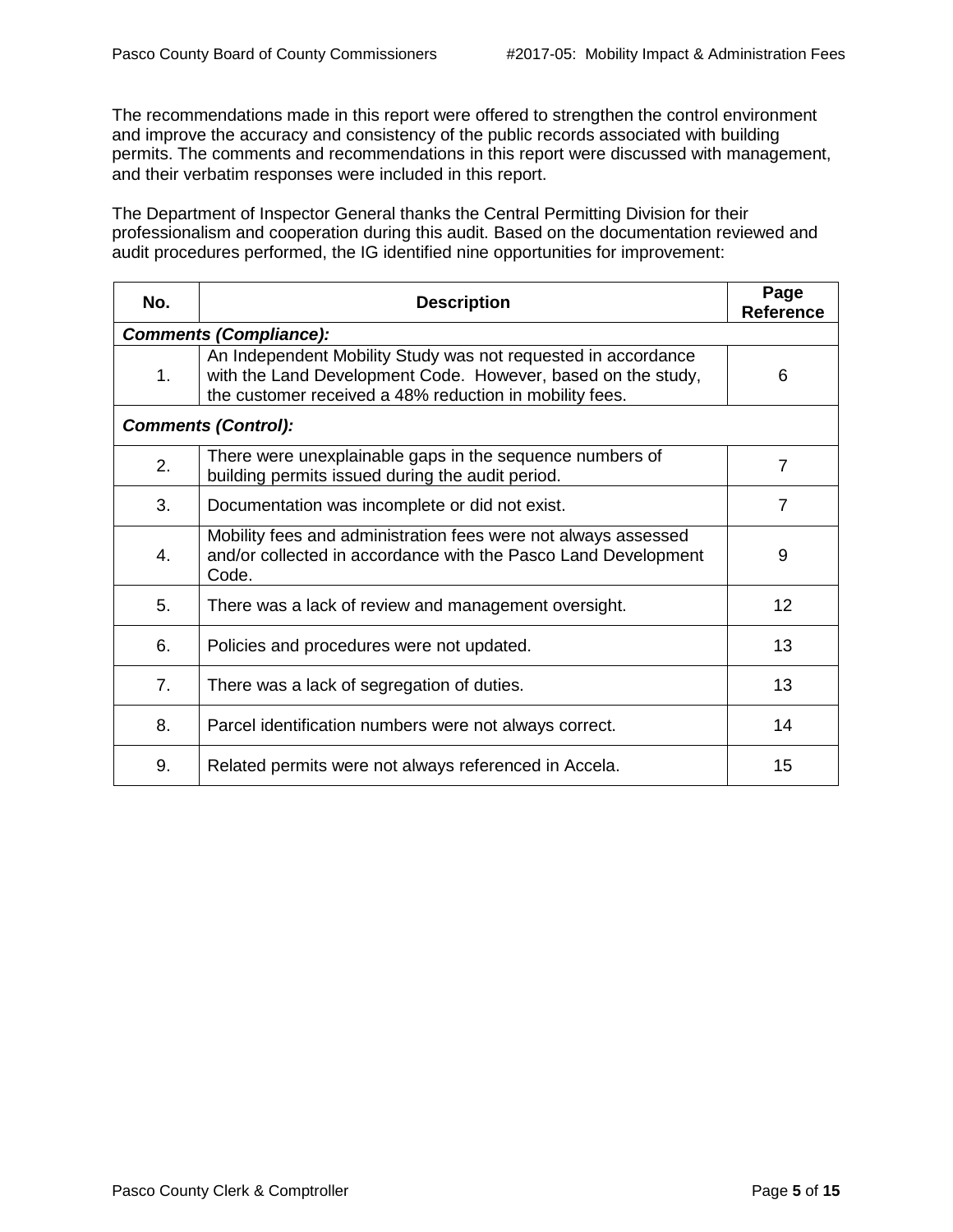# **Audit Comments & Recommendations**

**Note**: Building permit numbers were redacted as a courtesy to the applicants.

**Compliance:** Since compliance with agreements, contracts, laws, rules, regulation, policies and procedures is expected, recommendations were not provided.

#### **1. An Independent Mobility Study was not requested in accordance with the Land Development Code. However, based on the study, the customer received a 48% reduction in mobility fees.**

Pursuant to Section 1302.2(F)(3)(a) of the Land Development Code, any person who believed the land use code was incorrectly assigned in the Mobility Fee Schedule had the option to provide an Independent Mobility Fee Study. A request to submit an Independent Mobility Fee Study for consideration was required to be received no later than 60 days after the issuance of a building permit, or by 5/21/2017.

A permit for a stand-alone business was originally assessed Land Use Code 934 for fast food restaurant with drive-thru. The original amount assessed for mobility fees was \$121,562.92. According to an email included in the permit file, the customer did not agree that the permit qualified as a fast food store, and requested the transportation planner to reexamine the impact fees.

Based on a Pinellas county trip generation study from 2011, the mobility fees were reassessed using a land use code with similar dollar amounts per 1000 feet. Land Use Code 853 for convenience store with gas pumps was used to reassess mobility fees. The mobility fees were reduced by \$58,852.67 or 48.41%.

The building permit was issued on 3/22/17, and the email from the customer stating there did not seem to be a proper land use code category was received on 10/03/17. This exceeded the 60 day requirement.

**Management Response**: *During the initial assessment of Impact Fees for this permit, Central Permitting had yet to acquire Zoning. The acquisition started in July of 2017 and only 1 Development Review Technician in Zoning was employed and working on this permit. Around the time of the Trip Study, new policies and procedures were being implemented to accommodate Zoning staff members as well as new training for Central Permitting staff. Central Permitting recognizes that the time frame of 60 days was surpassed with this Trip Study and plans to create a Standard Operating Procedure and training session to address*  and prevent any issues in the future. For future assessment of this type of use, the use will *now be assessed as Land Use Code 853 – Convenience Store with Gas Pumps as the trip rate and impact on transportation aligns with this Use.*

**Corrective Action Plan:** *Central Permitting will train staff members and create an SOP that will outline the requirements, procedures, and time restrictions for Traffic Impact Studies.*

## **Target Completion Date:** *10/30/2018*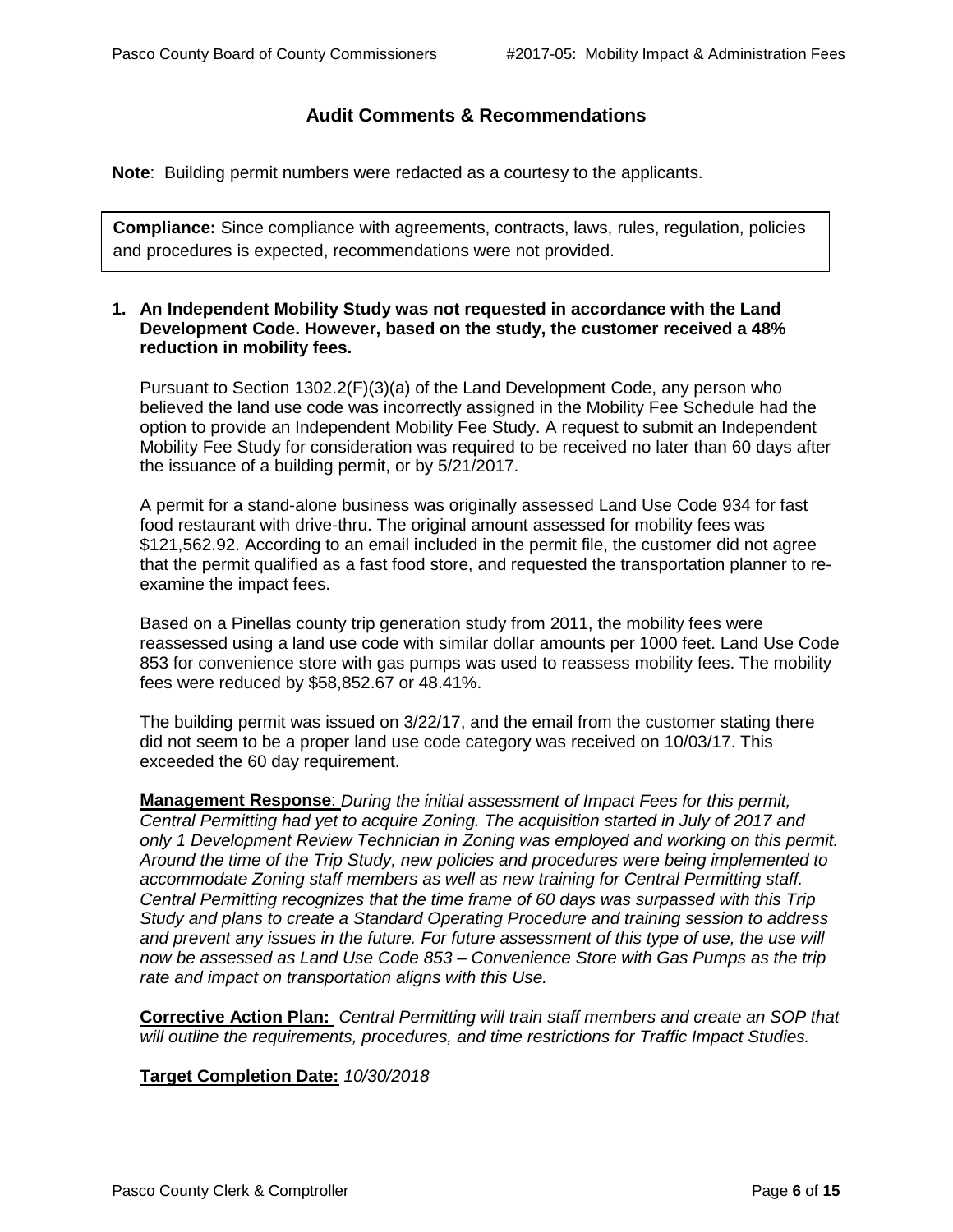**Control Activities:** Listed below are comments that represent opportunities to strengthen the internal controls. For each comment, a recommendation was included.

#### **2. There were unexplainable gaps in the sequence numbers of building permits issued during the audit period.**

31,614 out of the 109,673 (or 29%) of permits expected to appear on the Building Permit Report provided by Central Permitting were not reflected on the report. This total included temporary permit files that appeared to be removed directly from database. The missing permit numbers identified could not be accounted for by staff or the vendor. As noted above, this resulted in a scope limitation.

**Recommendation:** The permit numbers discussed above should be further reviewed to determine what corrections are required. In addition, monthly, produce a building permit report of all permits issued in Pasco County, identify gaps and missing numbers, and identify discrepancies. Management should also review these building reports to verify the gaps and missing numbers are valid.

**Management Response**: *The missing sequence numbers that were unaccounted for and could not be identified may be due to 2 reasons: 1. The sequence numbers are stored in memory, and the server may be auto restart because of some unknown error. The stored, unused sequence numbers will all be lost when restarting, causing sequence numbers to be skipped. 2. A failed application consuming the sequence number, thus resulting in no records in the database using that particular sequence number*.

**Corrective Action Plan:** *Produce a report at the end of the month and meet with the Accela team to identify the missing sequence numbers. This will provide more information on how and why these sequence numbers are being skipped or potentially deleted. Central Permitting and the Accela team will then provide a solution to the skipped or missing sequence numbers.*

## **Target Completion Date:** *April 2019*

#### **3. Documentation was incomplete or did not exist.**

According to the Pasco Land Development Code, the mobility fees and administration fee were to be collected and paid prior to the issuance of the CO for a development.

The Pasco County Land Use Code (LUC) identified the type of dwelling of the new construction and was used to calculate the mobility fee. The LUC was reflected in documents maintained in Accela or in the permit file.

An Impact Summary was completed for all new construction (Residential and Commercial) and maintained in the permit file or in the documents section in Accela. The Impact Summary was to be completed whether or not impact fees were applicable. According to Central Permitting Staff, one Development Review Technician (DRT) would prepare the Impact Summary, and then a second DRT would verify the assessment and initial the summary.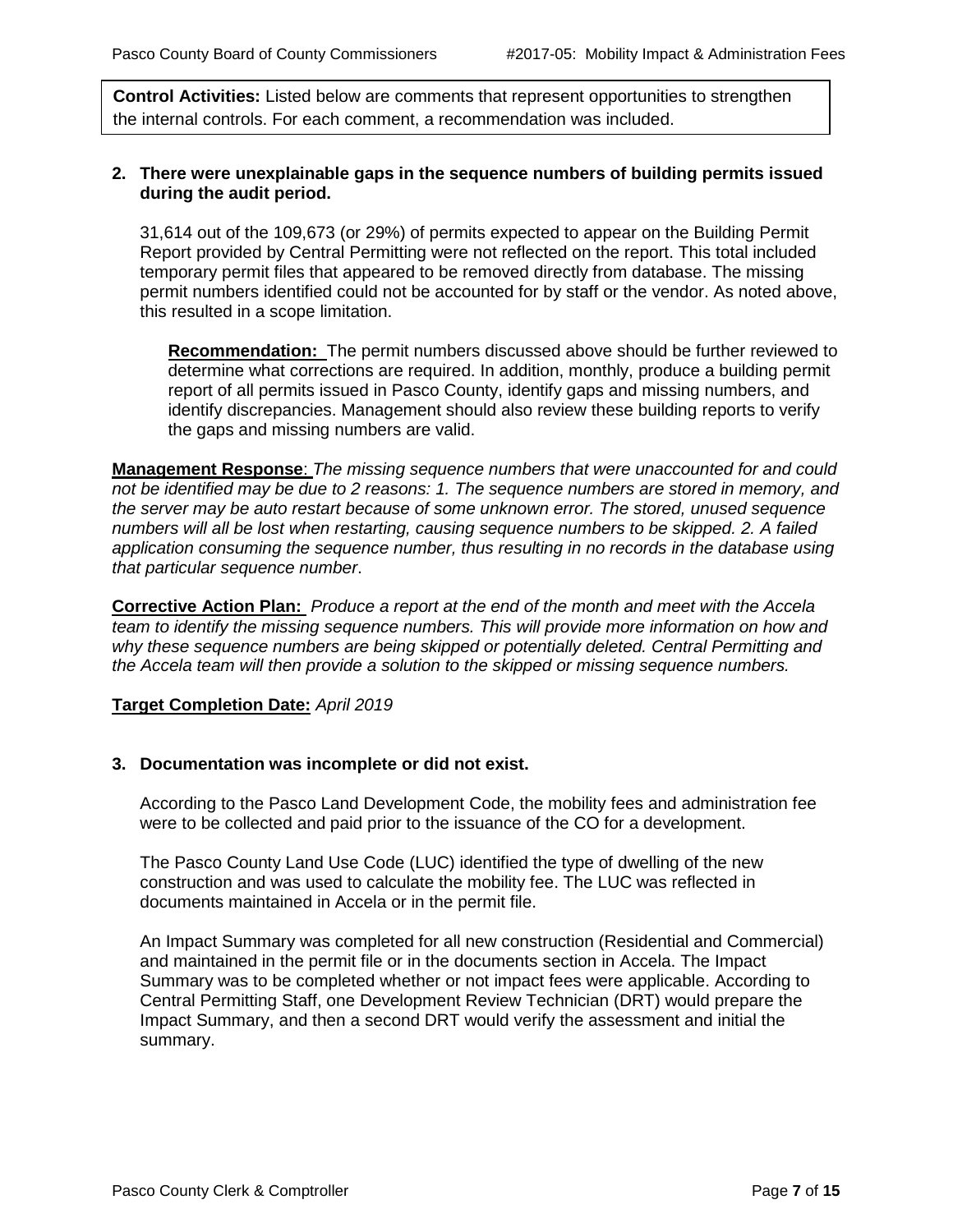A permit file was maintained for each building permit. The permit files included the building permit, permit application, impact summary, receipts, building plans, and other documents related to the permit process**.**

The Accela system and Permit Files lacked complete, sufficient documentation, and information could not be verified to determine if mobility fees were properly assessed. The following was noted:

- For three building permits that required a Certificate of Occupancy (CO), the CO date was not reflected in the Accela Summary or Documents screen in Accela, and it was not included in the Permit File. As a result, IG could not determine if a CO was issued.
- For 14 building permits that required a Land Use Code (LUC), the LUC was not reflected in Accela or in the permit file.
- For 13 building permits, the Impact Summary was not included in the permit file and it was not reflected in the 'Documents' section of Accela.
- Five building permit files were not provided to the IG team because Central Permitting Staff could not locate these files.

**Recommendation:** Amend current policies and procedures to describe the process of how to properly complete documentation, and list the documentation to be included in each permit file and in the documents section of Accela.

We recommend management improve record maintenance, establish consistent practices, and develop a monitoring process to ensure sufficient and proper documentation is maintained.

To ensure the public records are accurate and complete, we also recommend that management perform a review, and correct the supporting documentation maintained in the permit files and the Accela system for the permit files referenced above.

**Management Response**: *Fewer permits are active that were submitted in Mainframe and more permits are applied for in Accela. This makes tracking and reviewing permits much more convenient since Accela is a much more capable software with more detail to each permit than Mainframe. This also allows Central Permitting to relate permits together and transfer necessary data such as Land Use Codes and Documents attached to any related permit. Accela also has controls that reduce errors such as Certificates of Occupancy that are automatically generated based on the permit type and inserted in the Documents section on that specific permit. Central Permitting and the Accela team continue to strive to make assessing and collecting fees easier through automation which reduces human error significantly.*

*For the 3 permits where the CO was not documented as stated by the Inspector General above, these permits were all closed while in Mainframe. Central Permitting keeps a PDF file online [here](https://aca-pasco.accela.com/PASCO/Default.aspx) to show the final inspection date, the date the CO was available, and the date the CO was issued. The PDF files that these 3 permits were listed on did not work during the time of this audit, but Central Permitting is working with IT to resolve the issue.*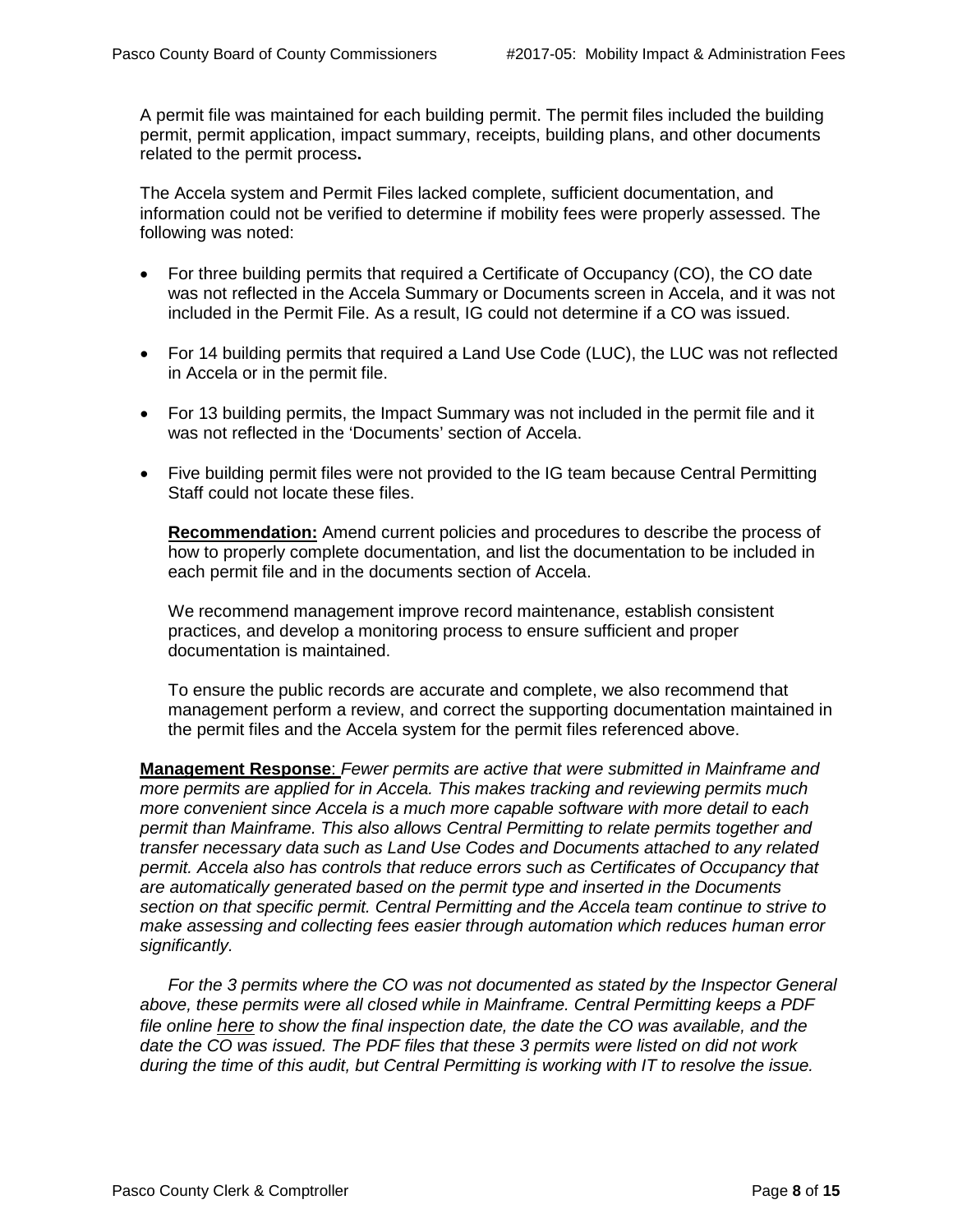*For the 14 permits that required a Land Use Code, but were not provided in Accela as stated by the Inspector General above, Central Permitting recognizes the issue and created a Commercial Development Review Technician SOP that outlines all of the requirements needed to document the calculation of impact fees, including inserting the applicable Land Use Code until proper automation is in place for commercial permits. For the 14 permits in question, all permit Land Use Codes have been updated to reflect the proper land use.*

*For the 13 permits that required an Impact Fee Summary, but was not provided in Accela as stated by the Inspector General above, Central Permitting gave all Development Review Technicians scanners to scan in all necessary documentation including the Impact Fee Summary to resolve this issue in October of 2017. Also, as of October 2017, Central Permitting requires 2 signatures on the Impact Fee Summary, 1 by the Preparer, and 1 by a Lead Development Review Technician before being uploaded into Accela. This new procedure is outlined in the new Commercial and Residential Development Review Technician Standard Operating Procedures. For the 13 permits in question, all Impact Fee Summaries have been scanned and uploaded into Accela as of 9/30/2018.*

*For the 5 permits that were not provided to the Inspector General by Central Permitting, Accela has all 5 permits documented with all necessary documentation provided in the documents section as well as the permit Summary tab. With the upcoming implementation of Accela Phase 2, all permits including building plans will be scanned into Accela to provide 2 ways to access the permit information rather than just the hard copy permit package. For Fiscal Year 2019, Central Permitting is hiring 4 more Records Technicians and purchasing large scanners to accommodate the increased demand in permit intake and the implementation of Accela Phase 2.* 

**Corrective Action Plan:** *Work with the Accela team for automation of Commercial Building permit fields such as Impact Fee amounts as well as Land Use Codes, when applicable. Update all Standard Operating Procedures when necessary.*

#### **Target Completion Date:** *April 2019*

#### **4. Mobility fees and administration fees were not always assessed and/or collected in accordance with the Pasco Land Development Code.**

According to the Land Development Code (LDC), Chapter 1300, Section 1302.2, mobility fees and administration fees were to be paid prior to the issuance of a CO. When a CO was not required, mobility fees were to be paid prior to final inspection.

The following issues were noted regarding incorrect mobility fee assessments and/or collections:

- The mobility fees and administration fee for one permit were not assessed and collected; however, a Certificate of Occupancy (CO) was issued and certified by the building official on 03/24/17.
	- o According to CP staff, the permit was related to a build out permit. All fees were assessed on the build out permit. CP staff also stated the permit was considered a Statute of Limitations (SOL) permit, since more than 60 days had passed and there was no activity on the permit. When the project was re-permitted, the \$1.00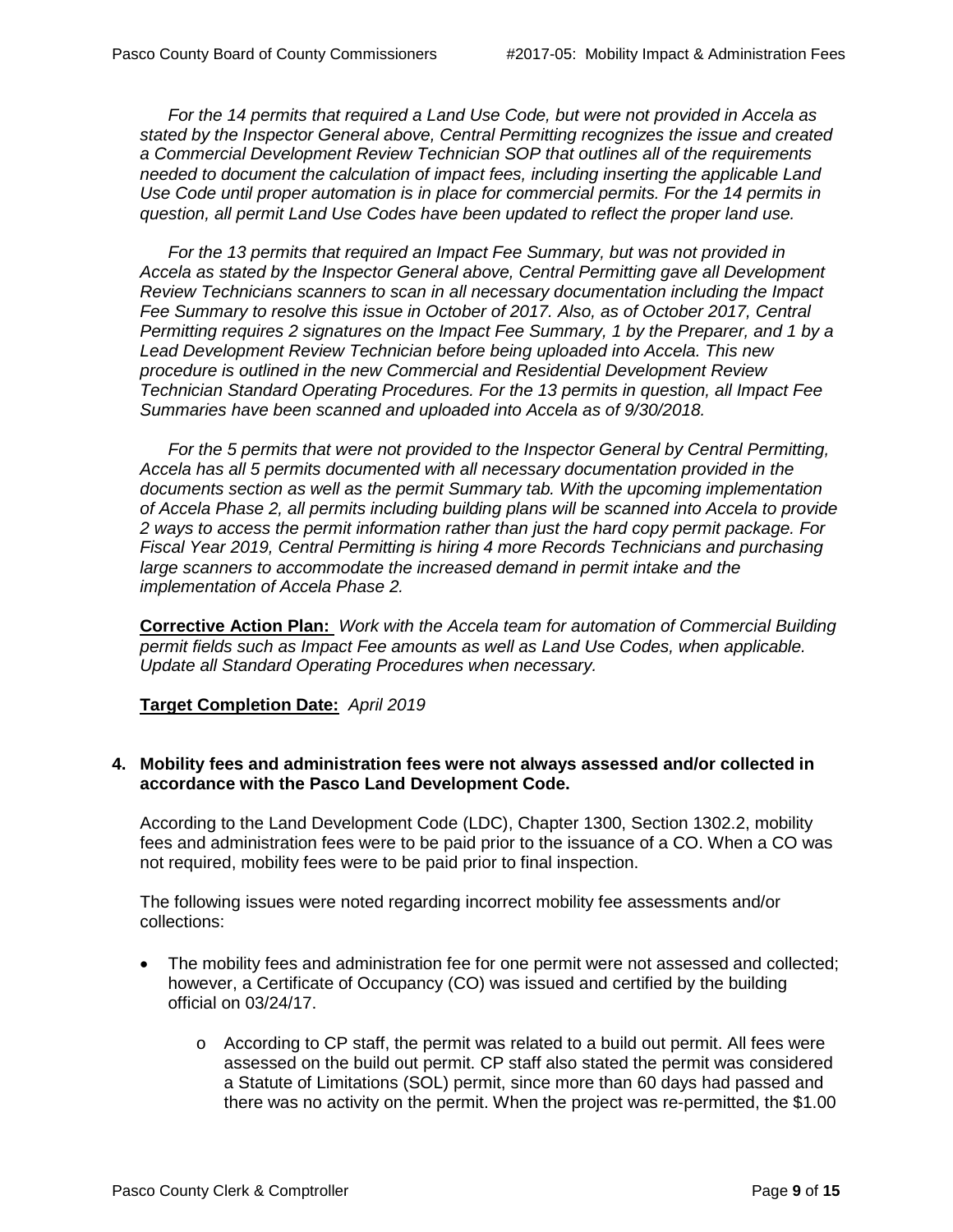place holder was deleted, and fees were not assessed to the new permit. The amount of the assessment should have been \$13,778.80.

- Five permits were assessed mobility fees less than what should have been due because the incorrect land use code was assigned. As a result, the incorrect mobility fees were paid. After the IG brought this to management's attention, the permits were reassessed leaving a balance due of \$940 each, or a total of \$4,700. In addition, the impact fee sheets and Land Use Codes were revised to reflect the correct information on 09/12/2018.
- The administration fee, \$392, for one permit was initially assessed, but was not collected. According to CP staff, a former Inspection Scheduler deleted the fee on 04/27/16.
- One permit was initially assessed the correct mobility impact fees, but the wrong amount was paid/collected. The amount paid (\$6,227) was more than the amount originally assessed on the Impact Fee Summary as of 12/21/16 (\$4,565). After IG brought this discrepancy to management's attention, it was determined that a refund was necessary.
	- $\circ$  According to CP staff, on 2/1/17, the LUC was updated in the system in error to LUC #210.3p. The incorrect LUC increased the mobility fees by \$1,662. The fees were paid on 05/17/18, after the LUC was changed. CP was in the process of issuing a refund to the customer (as of 09/6/18).

#### **Recommendation:**

To ensure the public records are accurate and complete, and to recover any revenue loss, we recommend that management perform a review of the supporting documentation maintained in the permit files and the Accela system for the building permits referenced above.

**Management Response**: *When Central Permitting acquired Zoning in July of 2017, there was only one employee that assessed impact fees for Commercial Building permits. Management in Central Permitting as since hired a second Commercial Development Review Technician for checks, balances, segregation of duties, as well as to accommodate the increased demand for permits.* 

*For the 5 permits that were assessed Mobility Fees less than what should have been due as stated by the Inspector General, the Land Use Codes were mis-assessed as Land Use Code 210.3P – 1,501 s.f. to 2,499 s.f. The Habitable square footage of each permit was 1,480 s.f., making the Land Use Code 210.2P – 0 s.f. to 1,500 s.f. A request to receive the \$940.00 additional Mobility Fees for each permit was sent on 9/12/2018 by Central Permitting to the Contractor.*

*For the permit where the CO was issued on 3/24/2017 as the Inspector General stated above, only 1 Commercial Development Review Technician (DRT) was employed. As demand for Commercial Permits increased, the Commercial DRT asked another DRT in the Zoning Department to assist with the permit in question due to time constraints. The assisting DRT believed that the original permit in Mainframe that went Statute of Limitations (SOL) paid impact fees. When the permit was re-permitted in Accela, the assisting DRT deleted the impact fees that needed to be paid. The Commercial DRT never verified the*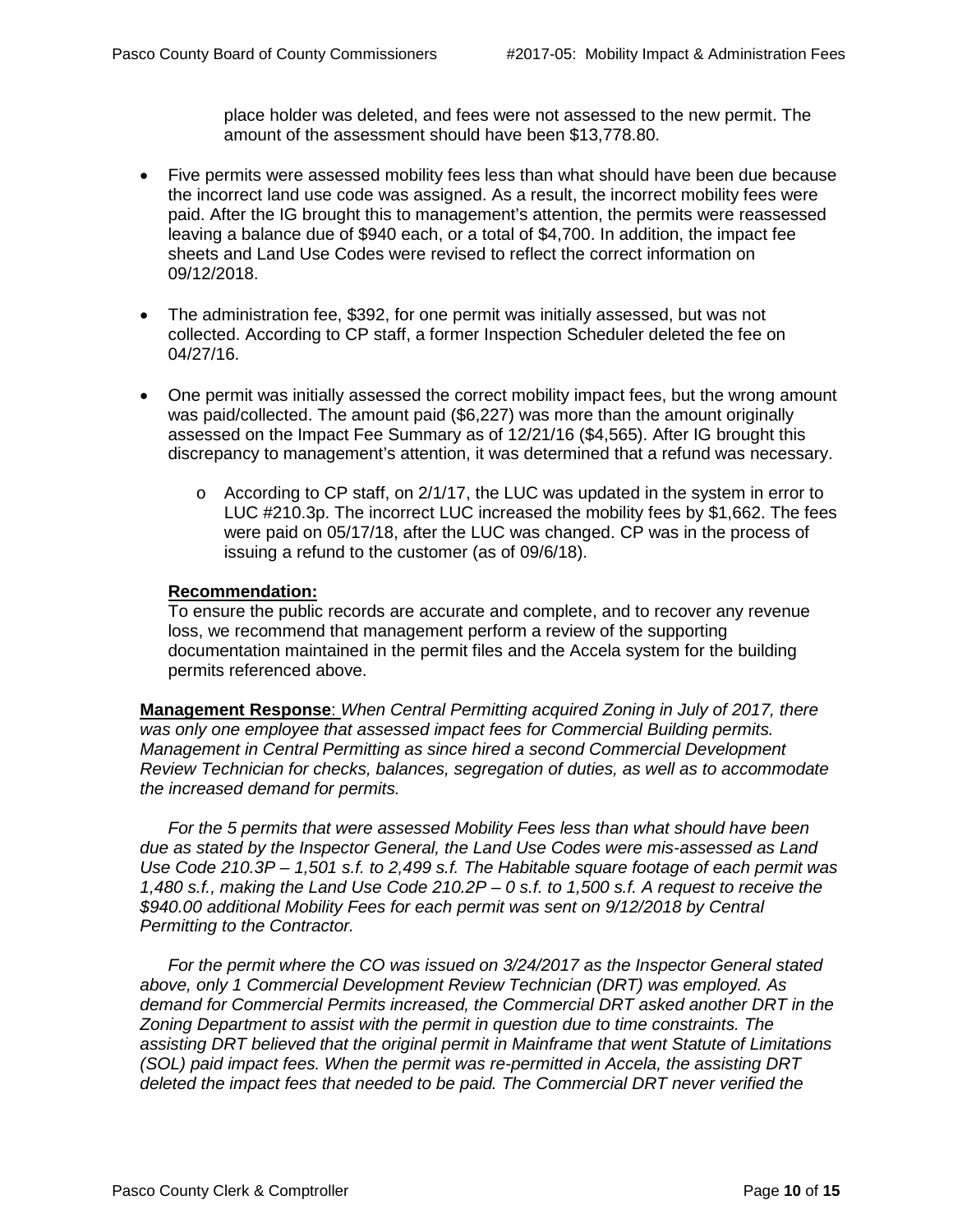*work, so the fees were never paid. Central Permitting has requested to collect the \$13,778.80 worth of Transportation Impact Fees for this permit on 10/22/2018.* 

*Central Permitting recognized the permit demand increase and the need for checks and balances, so the department hired a second Commercial DRT and updated the policies and procedures when the department acquired Zoning in July of 2017. Central Permitting also updated two Standard Operating Procedures to outline specific duties for Residential and Commercial Development Review Technicians in Fiscal Year 2018. To provide employees the training they require, Central Permitting spends one hour per day that is dedicated toward training staff members.* 

*For the 1 permit that was assessed the Administrative Fee, but was deleted by an Inspection Scheduler and was never collected as stated by the Inspector General above, Central Permitting restricted the management rights in Accela. Management rights in Accela include voiding fees and payments as well as access to modules such as Trust Accounts. By restricting the rights to only managers, department heads and the Fiscal Team, voiding and deleting fees can be tracked more easily. Accela also documents which staff member and on what date fees are deleted or voided, so management can resolve any issues that arise. For the 1 permit, Central Permitting has drafted a request to receive the \$392.00 Administrative Fee and was sent to the contact for this permit on 10/22/2018.*

*For the 1 permit that was over-assessed Impact Fees as stated by the Inspector General above, Central Permitting was still perfecting automation during this time period. The Land Use Code, which is used to determine Mobility Fee amounts, was updated in error on 2/1/2017. With the new procedure implemented in October of 2017, the fees on the Impact Fee Summary are checked by a Lead Development Review Technician, before being sent to the customer. This exposes any system errors that could change fee amounts and allows Central Permitting to address and correct the issue. For the 1 permit that was over-assessed Impact Fees, a refund memo was signed by Central Permitting and sent to Finance to issue the refund of \$1,662.00 on 9/7/2018.*

Land Use Codes and Impact Fees, including the Administrative fee for Commercial *Building permits, have yet to be automated due to the complexity and variety of Commercial permits. Central Permitting is working with the Accela team to provide a solution to the automation of the necessary fields within each permit to reduce human error and to help aid in the assessment and collection of fees.*

**Corrective Action Plan:** *Central Permitting will conduct a Quality Assurance test throughout the year to ensure the proper assessment and collection of fees. Through the use of this test, policies and procedures can be updated to reduce errors in our permitting process. Central Permitting is also working with the Accela team to automate the correct Impact Fees for commercial permits as well as Land Use Codes in order to assess the correct Mobility Fees.*

**Target Completion Date:** *The Quality Assurance Test will begin on 1/1/2019. The target date for automation of commercial permit fields is April 2019.*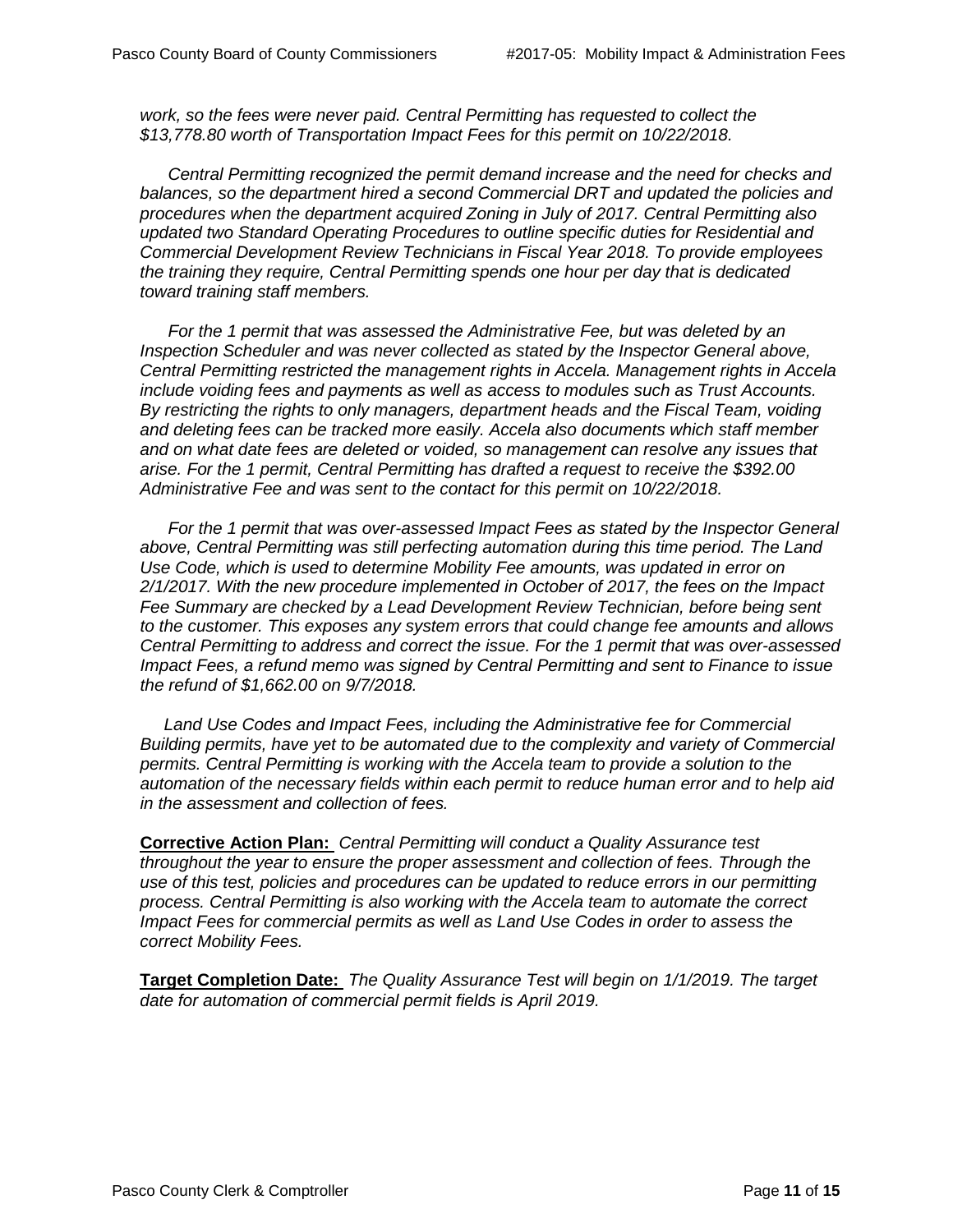#### **5. There was a lack of review and management oversight.**

There was no indication that the impact summary was reviewed by a second employee, or that the mobility fees inserted, deleted, and/or updated was reviewed for accuracy**.** 

- For 41 building permits, the '*checked by'* section in the Impact Summary did not reflect a signature.
- For 119 building permits, the Fee History in Accela reflected \$1.00 mobility fees that were inserted, deleted, and/or updated to a different amount. Documentation provided by management for these permits did not reflect evidence of secondary review.

**Recommendation:** Amend current policies and procedures to direct employees to perform a secondary review of the impact summary, and to direct management to periodically monitor the fee history in Accela for accuracy (monthly, quarterly, etc.)To ensure the public records are accurate and complete, we also recommend that management perform a review, and correct the supporting documentation maintained in the permit files and the Accela system for the permit files referenced above.

**Management Response:** *When Zoning was acquired by Central Permitting in July of 2017, new policies and procedures were implemented. One of the new procedures required two signatures on the Impact Fee Summary, 1 by the preparer, and 1 by a Lead Development Review Technician to verify the fees. This procedure was implemented at the end of the scope of this audit (April 15th, 2016 – July 31st, 2017).*

 *Commercial permits currently need to have a \$1.00 placeholder for the Mobility fees until proper automation is in place due to the complexity of Commercial permits involving prior credit towards Mobility fees, adjustment or determination of the proper LUC or agreements that may affect the Mobility fee or Buy-Down amounts. Central Permitting is working with the Accela team to automate Mobility fees by square footage and the applicable Land Use Code. The fees could later be adjusted based on independent traffic studies conducted by the company as well as any credits from previous building uses.*

**Corrective Action Plan:** *Central Permitting is working to automate these fees that are based on the square footage of Commercial permits, but these may still need to be adjusted on the above criteria.*

*The Controls put in place for secondary review are that as of July 2017, Central permitting acquired Zoning and hired a second Commercial DRT to review and verify the fees assessed and collected on Commercial permits.*

*A new procedure was implemented via a meeting in October 2017 that required the Impact Fee Summary sheet to be signed by 2 different DRTs to verify the Impact fee amounts before being sent to the customer.* 

*A Quality Assurance Test will be in place to monitor new policy changes such as testing for 2 signatures on the Impact Fee Summaries and correct assessment of Impact Fees.*

**Target Completion Date:** *The Quality Assurance Test will begin on 1/1/2019. The target date for automation of commercial permit fields is April 2019.*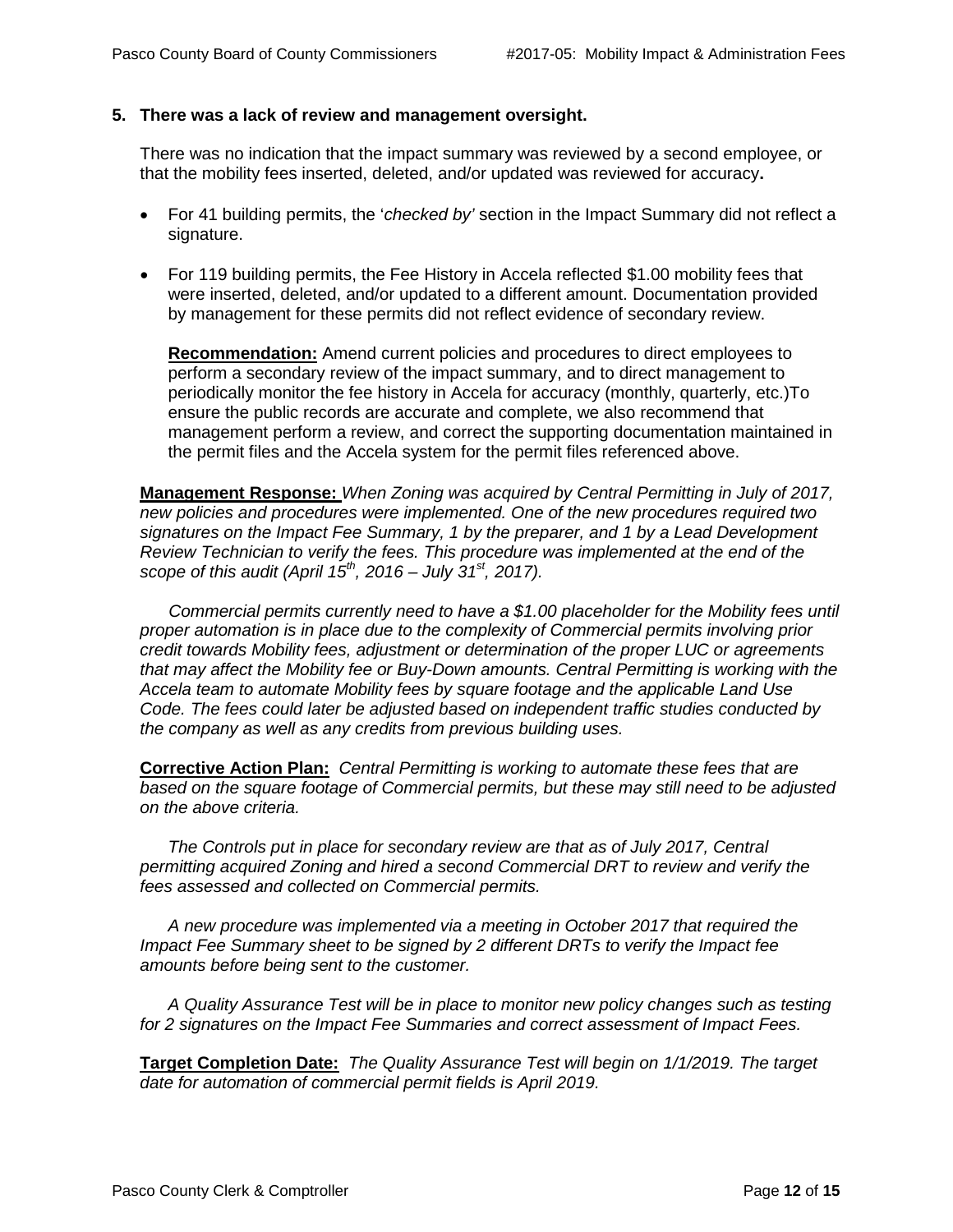#### **6. Policies and procedures were not updated.**

The Commercial Permitting Standard Operations Procedure (SOP) was not updated to reflect the current process in Accela. The SOPs described the process from the Mainframe (Legacy) system.

Pasco Land Development Code, Chapter 1300, Section 1302.02, Mobility Fees, section F provided guidelines for the imposition and calculation of mobility fees and administration fees. Credits, exemptions, refunds, and enforcement of mobility fees were also outlined in the Land Development Code. However, the codes did not provide detailed operational procedures that staff could follow and rely upon for adequate and consistent documentation.

**Recommendation:** Update the Commercial Permitting SOPs to reflect the current process and the correct system. These procedures should describe the process to complete and verify documentation related to the imposition, assessment and collection of mobility fees and should supplement the Land Development Code. The SOPs should also be communicated to employees involved in processing mobility fees to enhance the workflow.

**Management Response:** *Central Permitting took over the Commercial Mobility/Impact Review in late July 2017 when the department inherited the Zoning and Intake Department. Zoning had only 1 staff member working on Commercial Mobility/Impact Reviews. Central Permitting soon hired a second Commercial Development Review Technician and updated SOPs to accommodate the new hire and outline specific tasks for assessing fees.* 

**Corrective Action Plan:** *Central Permitting has been updating Standard Operating Procedures (SOP's), trained 2 more staff members and hired another Accountant II. As the processes change to be more efficient and reduce errors, Central Permitting updates the current SOP's. Central Permitting also has dedicated 1 hour per day towards training staff members.*

**Target Completion Date:** *The Standard Operating Procedures for Commercial and Residential Development Review Technicians have been completed on 9/6/2018. The target date for training staff members is ongoing since this is a daily task.*

## **7. There was a lack of segregation of duties.**

Segregation of Duties (SOD) was a basic building block of sustainable risk management and Internal controls for an agency. The principle of SOD was based on shared responsibilities of a key process that dispersed the critical functions of that process to more than one person or department. Without this separation in key processes, fraud and error risks increased and were far less manageable.

One of the basic elements of internal control involves segregation of duties in such a manner in which the work of one employee is checked by others, and the responsibilities for custody of assets is not placed it the same employees that maintains the accounting records.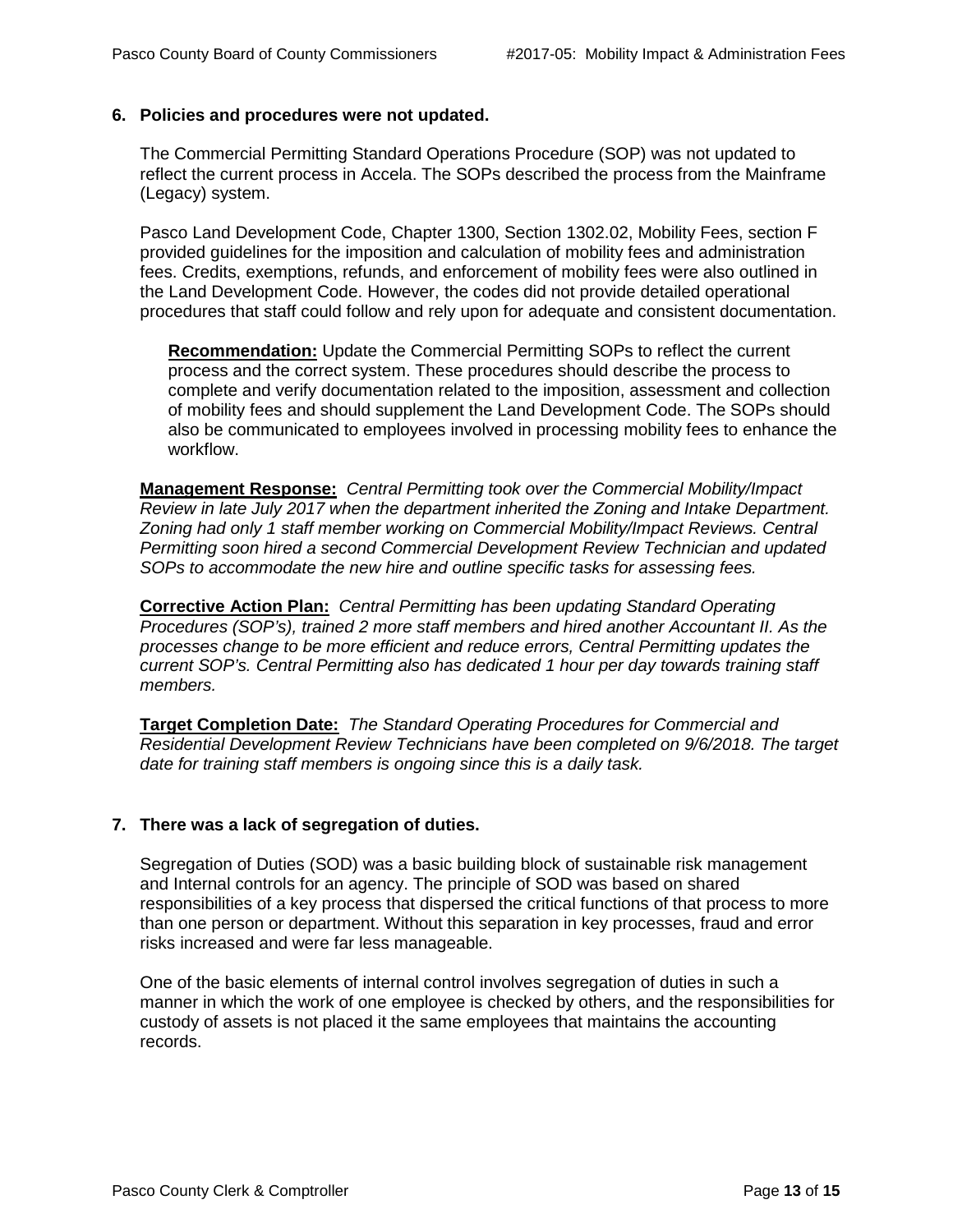For 30 building permits, the Accela Fee History reflected mobility fees that were deleted, inserted, and/or updated by the same employee who prepared the Impact Summary or the same person who collected the payment.

**Recommendation:** To strengthen internal controls and ensure accuracy, the employee who inserts, deletes, or updates the fees in Accela should not be the same employee who prepared the Impact Summary, collected the payment, or verified the calculation form.

**Management Response:** *During the time of this audit (April 15th, 2016 – July 31st, 2017), only one employee in Zoning assessed Commercial Impact Fees. During the acquisition of Zoning by Central Permitting in July of 2017, Central Permitting hired a second Commercial Development Review Technicians to segregate the duties. Central Permitting has also recently hired two full time cashiers to process Impact fee payments and/or credit letters associated with building permits for Segregation of Duties purposes.* 

*Commercial \$1.00 Mobility fee placeholders are due to the complexity of assessment of these fees. Mobility fees and Buy-Down amounts can change due to prior credit, proper assessment of LUC or agreements. Central Permitting is working to automate these fees based on square footage and LUC at the time of application, but may be adjusted due to the above criteria.*

**Corrective Action Plan:** *We are in the process of automating the commercial mobility/impact fees in Accela to reduce errors when assessing impact fees.* 

#### **Target Completion Date:** *April 2019*

#### **8. Parcel identification numbers were not always correct.**

According to GIS staff, parcel identification numbers were unique to each property and were used to identify properties in Pasco View, the Pasco Property appraiser, and other computer systems. A parcel identification number was a primary piece of data that determined how fees were calculated.

Nine building permits reflected a Parcel Identification number that did not produce results in Pasco View. When the IG inputted the parcel ID numbers into Pasco View, they did not exist in that system.

**Recommendation:** We recommend management improve record maintenance, establish consistent practices, and develop a monitoring process to ensure the documentation maintained in Accela and in the permit files is correct. To ensure the public records are accurate and complete, we also recommend that management perform a review, and correct data maintained in the permit files and the Accela system for the files referenced above.

**Management Response:** *Parcel numbers are pulled from Pasco View based on a staff member inputting the correct address from the permit application in Accela. The parcel numbers can be entered manually, but the operating procedure requires an address entry so Pasco View can insert important data into certain fields in Accela required for automation purposes. These important fields include:*